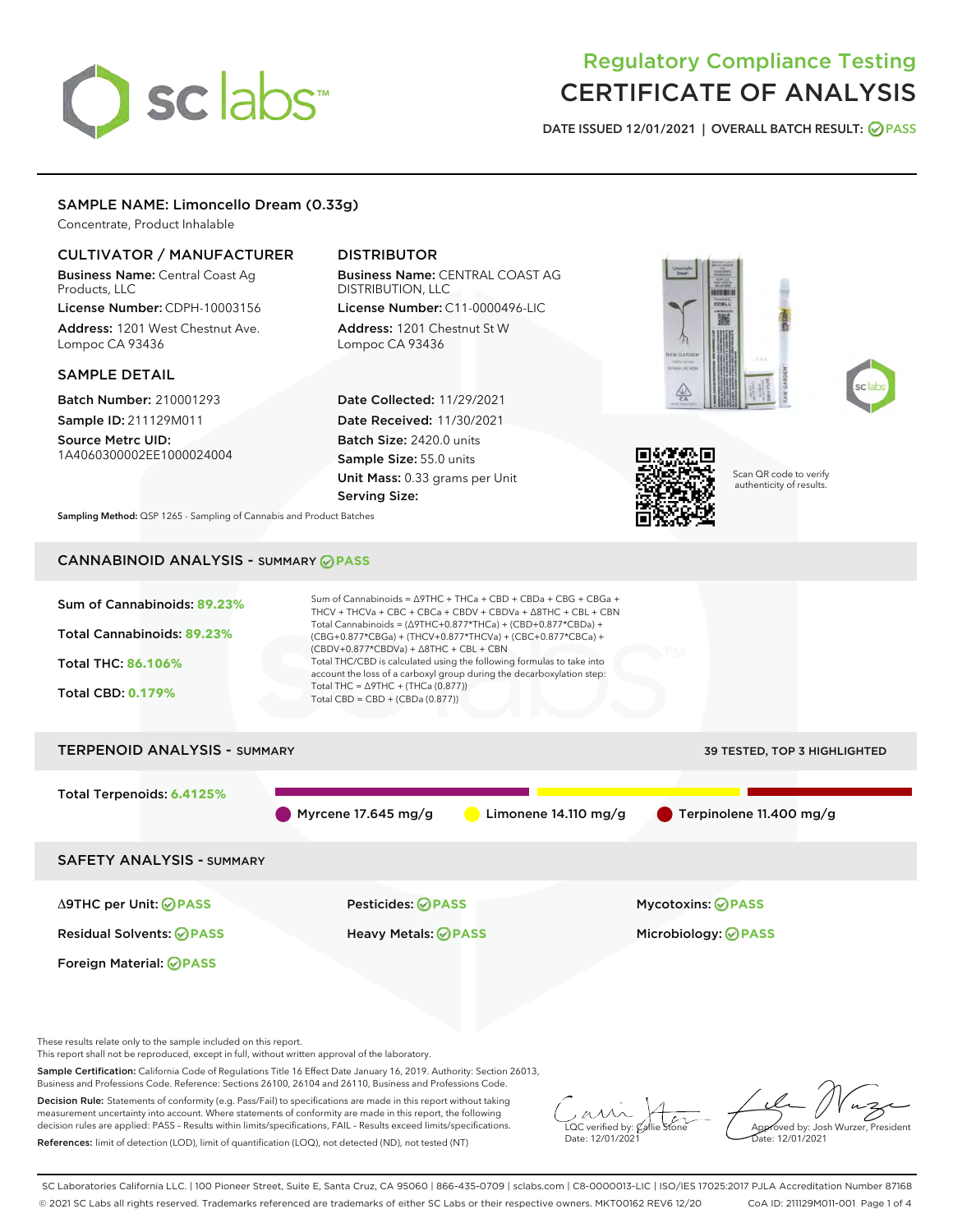



LIMONCELLO DREAM (0.33G) | DATE ISSUED 12/01/2021 | OVERALL BATCH RESULT: Ø PASS

#### CANNABINOID TEST RESULTS - 11/30/2021 @ PASS

Tested by high-performance liquid chromatography with diode-array detection (HPLC-DAD). **Method:** QSP 1157 - Analysis of Cannabinoids by HPLC-DAD

#### TOTAL CANNABINOIDS: **89.23%**

Total Cannabinoids (Total THC) + (Total CBD) + (Total CBG) + (Total THCV) + (Total CBC) + (Total CBDV) + ∆8THC + CBL + CBN

TOTAL THC: **86.106%** Total THC (∆9THC+0.877\*THCa)

TOTAL CBD: **0.179%**

Total CBD (CBD+0.877\*CBDa)

TOTAL CBG: 2.061% Total CBG (CBG+0.877\*CBGa)

TOTAL THCV: 0.44% Total THCV (THCV+0.877\*THCVa)

TOTAL CBC: ND Total CBC (CBC+0.877\*CBCa)

TOTAL CBDV: ND Total CBDV (CBDV+0.877\*CBDVa)

| <b>COMPOUND</b>  | LOD/LOQ<br>(mg/g)          | <b>MEASUREMENT</b><br><b>UNCERTAINTY</b><br>(mg/g) | <b>RESULT</b><br>(mg/g) | <b>RESULT</b><br>(%) |
|------------------|----------------------------|----------------------------------------------------|-------------------------|----------------------|
| <b>A9THC</b>     | 0.06/0.26                  | ±29.620                                            | 861.06                  | 86.106               |
| <b>CBG</b>       | 0.06/0.19                  | ±0.812                                             | 20.61                   | 2.061                |
| <b>THCV</b>      | 0.1 / 0.2                  | $\pm 0.22$                                         | 4.4                     | 0.44                 |
| <b>CBN</b>       | 0.1/0.3                    | ±0.16                                              | 2.4                     | 0.24                 |
| $\triangle$ 8THC | 0.1 / 0.4                  | ±0.16                                              | 2.0                     | 0.20                 |
| <b>CBD</b>       | 0.07/0.29                  | ±0.083                                             | 1.79                    | 0.179                |
| <b>THCa</b>      | 0.05/0.14                  | N/A                                                | <b>ND</b>               | <b>ND</b>            |
| <b>THCVa</b>     | 0.07/0.20                  | N/A                                                | <b>ND</b>               | <b>ND</b>            |
| <b>CBDa</b>      | 0.02/0.19                  | N/A                                                | <b>ND</b>               | <b>ND</b>            |
| <b>CBDV</b>      | 0.04/0.15                  | N/A                                                | <b>ND</b>               | <b>ND</b>            |
| <b>CBDVa</b>     | 0.03/0.53                  | N/A                                                | <b>ND</b>               | <b>ND</b>            |
| <b>CBGa</b>      | 0.1/0.2                    | N/A                                                | <b>ND</b>               | <b>ND</b>            |
| <b>CBL</b>       | 0.06 / 0.24                | N/A                                                | <b>ND</b>               | <b>ND</b>            |
| <b>CBC</b>       | 0.2 / 0.5                  | N/A                                                | <b>ND</b>               | <b>ND</b>            |
| <b>CBCa</b>      | 0.07 / 0.28                | N/A                                                | <b>ND</b>               | <b>ND</b>            |
|                  | <b>SUM OF CANNABINOIDS</b> |                                                    | 892.3 mg/g              | 89.23%               |

#### **UNIT MASS: 0.33 grams per Unit**

| ∆9THC per Unit                         | 1120 per-package limit | 284.15 mg/unit | <b>PASS</b> |
|----------------------------------------|------------------------|----------------|-------------|
| <b>Total THC per Unit</b>              |                        | 284.15 mg/unit |             |
| <b>CBD</b> per Unit                    |                        | $0.59$ mg/unit |             |
| <b>Total CBD per Unit</b>              |                        | $0.59$ mg/unit |             |
| <b>Sum of Cannabinoids</b><br>per Unit |                        | 294.5 mg/unit  |             |
| <b>Total Cannabinoids</b><br>per Unit  |                        | 294.5 mg/unit  |             |

#### TERPENOID TEST RESULTS - 12/01/2021

Terpene analysis utilizing gas chromatography-flame ionization detection (GC-FID). **Method:** QSP 1192 - Analysis of Terpenoids by GC-FID

| <b>COMPOUND</b>         | LOD/LOQ<br>(mg/g) | <b>MEASUREMENT</b><br><b>UNCERTAINTY</b><br>(mg/g) | <b>RESULT</b><br>(mg/g)                         | <b>RESULT</b><br>(%) |
|-------------------------|-------------------|----------------------------------------------------|-------------------------------------------------|----------------------|
| <b>Myrcene</b>          | 0.008 / 0.025     | ±0.2276                                            | 17.645                                          | 1.7645               |
| Limonene                | 0.005 / 0.016     | ±0.2018                                            | 14.110                                          | 1.4110               |
| Terpinolene             | 0.008 / 0.026     | ±0.2337                                            | 11.400                                          | 1.1400               |
| $\upbeta$ Caryophyllene | 0.004 / 0.012     | ±0.2324                                            | 6.528                                           | 0.6528               |
| $\alpha$ Pinene         | 0.005 / 0.017     | ±0.0283                                            | 3.296                                           | 0.3296               |
| $\beta$ Pinene          | 0.004 / 0.014     | ±0.0360                                            | 3.132                                           | 0.3132               |
| Ocimene                 | 0.011 / 0.038     | ±0.0592                                            | 1.843                                           | 0.1843               |
| $\alpha$ Humulene       | 0.009/0.029       | ±0.0515                                            | 1.604                                           | 0.1604               |
| Linalool                | 0.009 / 0.032     | ±0.0394                                            | 1.037                                           | 0.1037               |
| Terpineol               | 0.016 / 0.055     | ±0.0340                                            | 0.553                                           | 0.0553               |
| Fenchol                 | 0.010 / 0.034     | ±0.0204                                            | 0.526                                           | 0.0526               |
| $\alpha$ Phellandrene   | 0.006 / 0.020     | ±0.0057                                            | 0.421                                           | 0.0421               |
| 3 Carene                | 0.005 / 0.018     | ±0.0052                                            | 0.365                                           | 0.0365               |
| Camphene                | 0.005 / 0.015     | ±0.0034                                            | 0.294                                           | 0.0294               |
| $\alpha$ Terpinene      | 0.005 / 0.017     | ±0.0043                                            | 0.291                                           | 0.0291               |
| Valencene               | 0.009 / 0.030     | ±0.0152                                            | 0.220                                           | 0.0220               |
| $\gamma$ Terpinene      | 0.006 / 0.018     | ±0.0027                                            | 0.158                                           | 0.0158               |
| trans-β-Farnesene       | 0.008 / 0.025     | ±0.0050                                            | 0.141                                           | 0.0141               |
| p-Cymene                | 0.005 / 0.016     | ±0.0023                                            | 0.087                                           | 0.0087               |
| $\alpha$ Bisabolol      | 0.008 / 0.026     | ±0.0046                                            | 0.087                                           | 0.0087               |
| <b>Borneol</b>          | 0.005 / 0.016     | ±0.0036                                            | 0.086                                           | 0.0086               |
| Nerolidol               | 0.009 / 0.028     | ±0.0047                                            | 0.074                                           | 0.0074               |
| Caryophyllene<br>Oxide  | 0.010 / 0.033     | ±0.0030                                            | 0.065                                           | 0.0065               |
| Fenchone                | 0.009 / 0.028     | ±0.0013                                            | 0.044                                           | 0.0044               |
| Eucalyptol              | 0.006 / 0.018     | ±0.0010                                            | 0.038                                           | 0.0038               |
| Sabinene Hydrate        | 0.006 / 0.022     | ±0.0010                                            | 0.027                                           | 0.0027               |
| Sabinene                | 0.004 / 0.014     | ±0.0003                                            | 0.025                                           | 0.0025               |
| Geraniol                | 0.002 / 0.007     | ±0.0007                                            | 0.015                                           | 0.0015               |
| Citronellol             | 0.003 / 0.010     | ±0.0006                                            | 0.013                                           | 0.0013               |
| Nerol                   | 0.003 / 0.011     | N/A                                                | <loq< th=""><th><loq< th=""></loq<></th></loq<> | <loq< th=""></loq<>  |
| Guaiol                  | 0.009 / 0.030     | N/A                                                | <loq< th=""><th><loq< th=""></loq<></th></loq<> | <loq< th=""></loq<>  |
| (-)-Isopulegol          | 0.005 / 0.016     | N/A                                                | ND                                              | ND                   |
| Camphor                 | 0.006 / 0.019     | N/A                                                | <b>ND</b>                                       | ND                   |
| Isoborneol              | 0.004 / 0.012     | N/A                                                | <b>ND</b>                                       | ND                   |
| Menthol                 | 0.008 / 0.025     | N/A                                                | ND                                              | ND                   |
| $R-(+)$ -Pulegone       | 0.003 / 0.011     | N/A                                                | ND                                              | ND                   |
| <b>Geranyl Acetate</b>  | 0.004 / 0.014     | N/A                                                | <b>ND</b>                                       | ND                   |
| $\alpha$ Cedrene        | 0.005 / 0.016     | N/A                                                | ND                                              | ND                   |
| Cedrol                  | 0.008 / 0.027     | N/A                                                | ND                                              | ND                   |
| <b>TOTAL TERPENOIDS</b> |                   |                                                    | 64.125 mg/g                                     | 6.4125%              |

SC Laboratories California LLC. | 100 Pioneer Street, Suite E, Santa Cruz, CA 95060 | 866-435-0709 | sclabs.com | C8-0000013-LIC | ISO/IES 17025:2017 PJLA Accreditation Number 87168 © 2021 SC Labs all rights reserved. Trademarks referenced are trademarks of either SC Labs or their respective owners. MKT00162 REV6 12/20 CoA ID: 211129M011-001 Page 2 of 4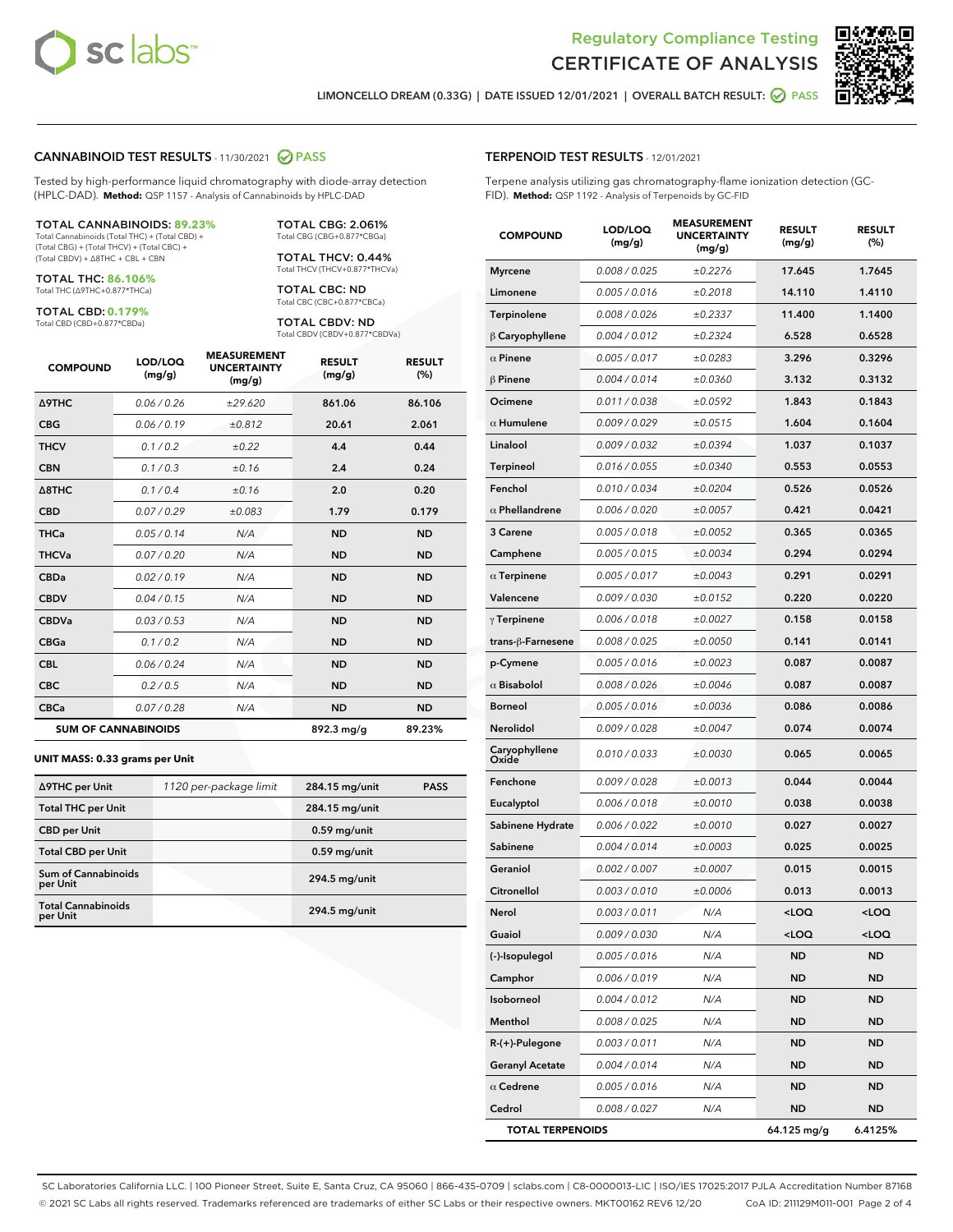



LIMONCELLO DREAM (0.33G) | DATE ISSUED 12/01/2021 | OVERALL BATCH RESULT: <mark>⊘</mark> PASS

#### CATEGORY 1 PESTICIDE TEST RESULTS - 12/01/2021 2 PASS

Pesticide and plant growth regulator analysis utilizing high-performance liquid chromatography-mass spectrometry (HPLC-MS) or gas chromatography-mass spectrometry (GC-MS). \*GC-MS utilized where indicated. **Method:** QSP 1212 - Analysis of Pesticides and Mycotoxins by LC-MS or QSP 1213 - Analysis of Pesticides by GC-MS

| <b>COMPOUND</b>             | LOD/LOQ<br>$(\mu g/g)$ | <b>ACTION</b><br><b>LIMIT</b><br>$(\mu g/g)$ | <b>MEASUREMENT</b><br><b>UNCERTAINTY</b><br>$(\mu g/g)$ | <b>RESULT</b><br>$(\mu g/g)$ | <b>RESULT</b> |
|-----------------------------|------------------------|----------------------------------------------|---------------------------------------------------------|------------------------------|---------------|
| Aldicarb                    | 0.03 / 0.08            | $\ge$ LOD                                    | N/A                                                     | <b>ND</b>                    | <b>PASS</b>   |
| Carbofuran                  | 0.02 / 0.05            | $\geq$ LOD                                   | N/A                                                     | <b>ND</b>                    | <b>PASS</b>   |
| Chlordane*                  | 0.03 / 0.08            | $\ge$ LOD                                    | N/A                                                     | <b>ND</b>                    | <b>PASS</b>   |
| Chlorfenapyr*               | 0.03/0.10              | $\ge$ LOD                                    | N/A                                                     | <b>ND</b>                    | <b>PASS</b>   |
| Chlorpyrifos                | 0.02 / 0.06            | $\ge$ LOD                                    | N/A                                                     | <b>ND</b>                    | <b>PASS</b>   |
| Coumaphos                   | 0.02 / 0.07            | $\ge$ LOD                                    | N/A                                                     | <b>ND</b>                    | <b>PASS</b>   |
| Daminozide                  | 0.02 / 0.07            | $\ge$ LOD                                    | N/A                                                     | <b>ND</b>                    | <b>PASS</b>   |
| <b>DDVP</b><br>(Dichlorvos) | 0.03/0.09              | $\ge$ LOD                                    | N/A                                                     | <b>ND</b>                    | <b>PASS</b>   |
| Dimethoate                  | 0.03 / 0.08            | $>$ LOD                                      | N/A                                                     | <b>ND</b>                    | <b>PASS</b>   |
| Ethoprop(hos)               | 0.03/0.10              | $\ge$ LOD                                    | N/A                                                     | <b>ND</b>                    | <b>PASS</b>   |
| Etofenprox                  | 0.02/0.06              | $>$ LOD                                      | N/A                                                     | <b>ND</b>                    | <b>PASS</b>   |
| Fenoxycarb                  | 0.03 / 0.08            | $\geq$ LOD                                   | N/A                                                     | <b>ND</b>                    | <b>PASS</b>   |
| Fipronil                    | 0.03 / 0.08            | $>$ LOD                                      | N/A                                                     | <b>ND</b>                    | <b>PASS</b>   |
| Imazalil                    | 0.02 / 0.06            | $\ge$ LOD                                    | N/A                                                     | <b>ND</b>                    | <b>PASS</b>   |
| <b>Methiocarb</b>           | 0.02 / 0.07            | $\ge$ LOD                                    | N/A                                                     | <b>ND</b>                    | <b>PASS</b>   |
| Methyl<br>parathion         | 0.03/0.10              | $\ge$ LOD                                    | N/A                                                     | <b>ND</b>                    | <b>PASS</b>   |
| <b>Mevinphos</b>            | 0.03/0.09              | $\ge$ LOD                                    | N/A                                                     | <b>ND</b>                    | <b>PASS</b>   |
| Paclobutrazol               | 0.02 / 0.05            | $\ge$ LOD                                    | N/A                                                     | <b>ND</b>                    | <b>PASS</b>   |
| Propoxur                    | 0.03/0.09              | $\ge$ LOD                                    | N/A                                                     | <b>ND</b>                    | <b>PASS</b>   |
| Spiroxamine                 | 0.03 / 0.08            | $\ge$ LOD                                    | N/A                                                     | <b>ND</b>                    | <b>PASS</b>   |
| <b>Thiacloprid</b>          | 0.03/0.10              | $\ge$ LOD                                    | N/A                                                     | <b>ND</b>                    | <b>PASS</b>   |

#### CATEGORY 2 PESTICIDE TEST RESULTS - 12/01/2021 @ PASS

| <b>COMPOUND</b>          | LOD/LOQ<br>$(\mu g/g)$ | <b>ACTION</b><br><b>LIMIT</b><br>$(\mu g/g)$ | <b>MEASUREMENT</b><br><b>UNCERTAINTY</b><br>$(\mu g/g)$ | <b>RESULT</b><br>$(\mu g/g)$ | <b>RESULT</b> |
|--------------------------|------------------------|----------------------------------------------|---------------------------------------------------------|------------------------------|---------------|
| Abamectin                | 0.03/0.10              | 0.1                                          | N/A                                                     | <b>ND</b>                    | <b>PASS</b>   |
| Acephate                 | 0.02/0.07              | 0.1                                          | N/A                                                     | <b>ND</b>                    | <b>PASS</b>   |
| Acequinocyl              | 0.02/0.07              | 0.1                                          | N/A                                                     | <b>ND</b>                    | <b>PASS</b>   |
| Acetamiprid              | 0.02/0.05              | 0.1                                          | N/A                                                     | <b>ND</b>                    | <b>PASS</b>   |
| Azoxystrobin             | 0.02/0.07              | 0.1                                          | N/A                                                     | <b>ND</b>                    | <b>PASS</b>   |
| <b>Bifenazate</b>        | 0.01/0.04              | 0.1                                          | N/A                                                     | <b>ND</b>                    | <b>PASS</b>   |
| <b>Bifenthrin</b>        | 0.02 / 0.05            | 3                                            | N/A                                                     | <b>ND</b>                    | <b>PASS</b>   |
| <b>Boscalid</b>          | 0.03/0.09              | 0.1                                          | N/A                                                     | <b>ND</b>                    | <b>PASS</b>   |
| Captan                   | 0.19/0.57              | 0.7                                          | N/A                                                     | <b>ND</b>                    | <b>PASS</b>   |
| Carbaryl                 | 0.02/0.06              | 0.5                                          | N/A                                                     | <b>ND</b>                    | <b>PASS</b>   |
| Chlorantranilip-<br>role | 0.04/0.12              | 10                                           | N/A                                                     | <b>ND</b>                    | <b>PASS</b>   |
| Clofentezine             | 0.03/0.09              | 0.1                                          | N/A                                                     | <b>ND</b>                    | <b>PASS</b>   |

#### CATEGORY 2 PESTICIDE TEST RESULTS - 12/01/2021 continued

| <b>COMPOUND</b>               | LOD/LOQ<br>(µg/g) | <b>ACTION</b><br><b>LIMIT</b><br>$(\mu g/g)$ | <b>MEASUREMENT</b><br><b>UNCERTAINTY</b><br>$(\mu g/g)$ | <b>RESULT</b><br>(µg/g) | <b>RESULT</b> |
|-------------------------------|-------------------|----------------------------------------------|---------------------------------------------------------|-------------------------|---------------|
| Cyfluthrin                    | 0.12 / 0.38       | $\overline{c}$                               | N/A                                                     | ND                      | <b>PASS</b>   |
| Cypermethrin                  | 0.11 / 0.32       | $\mathcal{I}$                                | N/A                                                     | ND                      | <b>PASS</b>   |
| <b>Diazinon</b>               | 0.02 / 0.05       | 0.1                                          | N/A                                                     | <b>ND</b>               | <b>PASS</b>   |
| Dimethomorph                  | 0.03 / 0.09       | 2                                            | N/A                                                     | ND                      | <b>PASS</b>   |
| Etoxazole                     | 0.02 / 0.06       | 0.1                                          | N/A                                                     | ND                      | <b>PASS</b>   |
| Fenhexamid                    | 0.03 / 0.09       | 0.1                                          | N/A                                                     | ND                      | <b>PASS</b>   |
| Fenpyroximate                 | 0.02 / 0.06       | 0.1                                          | N/A                                                     | <b>ND</b>               | <b>PASS</b>   |
| Flonicamid                    | 0.03 / 0.10       | 0.1                                          | N/A                                                     | ND                      | <b>PASS</b>   |
| Fludioxonil                   | 0.03 / 0.10       | 0.1                                          | N/A                                                     | ND                      | <b>PASS</b>   |
| Hexythiazox                   | 0.02 / 0.07       | 0.1                                          | N/A                                                     | ND                      | <b>PASS</b>   |
| Imidacloprid                  | 0.04 / 0.11       | 5                                            | N/A                                                     | ND                      | <b>PASS</b>   |
| Kresoxim-methyl               | 0.02 / 0.07       | 0.1                                          | N/A                                                     | ND                      | <b>PASS</b>   |
| Malathion                     | 0.03 / 0.09       | 0.5                                          | N/A                                                     | <b>ND</b>               | <b>PASS</b>   |
| Metalaxyl                     | 0.02 / 0.07       | $\overline{c}$                               | N/A                                                     | ND                      | <b>PASS</b>   |
| Methomyl                      | 0.03 / 0.10       | 1                                            | N/A                                                     | ND                      | <b>PASS</b>   |
| Myclobutanil                  | 0.03 / 0.09       | 0.1                                          | N/A                                                     | <b>ND</b>               | <b>PASS</b>   |
| Naled                         | 0.02 / 0.07       | 0.1                                          | N/A                                                     | ND                      | <b>PASS</b>   |
| Oxamyl                        | 0.04 / 0.11       | 0.5                                          | N/A                                                     | ND                      | <b>PASS</b>   |
| Pentachloronitro-<br>benzene* | 0.03 / 0.09       | 0.1                                          | N/A                                                     | ND                      | <b>PASS</b>   |
| Permethrin                    | 0.04 / 0.12       | 0.5                                          | N/A                                                     | ND                      | <b>PASS</b>   |
| Phosmet                       | 0.03 / 0.10       | 0.1                                          | N/A                                                     | ND                      | <b>PASS</b>   |
| Piperonylbu-<br>toxide        | 0.02 / 0.07       | 3                                            | N/A                                                     | ND                      | <b>PASS</b>   |
| Prallethrin                   | 0.03 / 0.08       | 0.1                                          | N/A                                                     | ND                      | <b>PASS</b>   |
| Propiconazole                 | 0.02 / 0.07       | 0.1                                          | N/A                                                     | ND                      | <b>PASS</b>   |
| Pyrethrins                    | 0.04 / 0.12       | 0.5                                          | N/A                                                     | ND                      | <b>PASS</b>   |
| Pyridaben                     | 0.02 / 0.07       | 0.1                                          | N/A                                                     | <b>ND</b>               | <b>PASS</b>   |
| Spinetoram                    | 0.02 / 0.07       | 0.1                                          | N/A                                                     | ND                      | <b>PASS</b>   |
| Spinosad                      | 0.02 / 0.07       | 0.1                                          | N/A                                                     | ND                      | <b>PASS</b>   |
| Spiromesifen                  | 0.02 / 0.05       | 0.1                                          | N/A                                                     | <b>ND</b>               | <b>PASS</b>   |
| Spirotetramat                 | 0.02 / 0.06       | 0.1                                          | N/A                                                     | ND                      | <b>PASS</b>   |
| Tebuconazole                  | 0.02 / 0.07       | 0.1                                          | N/A                                                     | ND                      | <b>PASS</b>   |
| Thiamethoxam                  | 0.03 / 0.10       | 5                                            | N/A                                                     | <b>ND</b>               | <b>PASS</b>   |
| Trifloxystrobin               | 0.03 / 0.08       | 0.1                                          | N/A                                                     | <b>ND</b>               | <b>PASS</b>   |

SC Laboratories California LLC. | 100 Pioneer Street, Suite E, Santa Cruz, CA 95060 | 866-435-0709 | sclabs.com | C8-0000013-LIC | ISO/IES 17025:2017 PJLA Accreditation Number 87168 © 2021 SC Labs all rights reserved. Trademarks referenced are trademarks of either SC Labs or their respective owners. MKT00162 REV6 12/20 CoA ID: 211129M011-001 Page 3 of 4